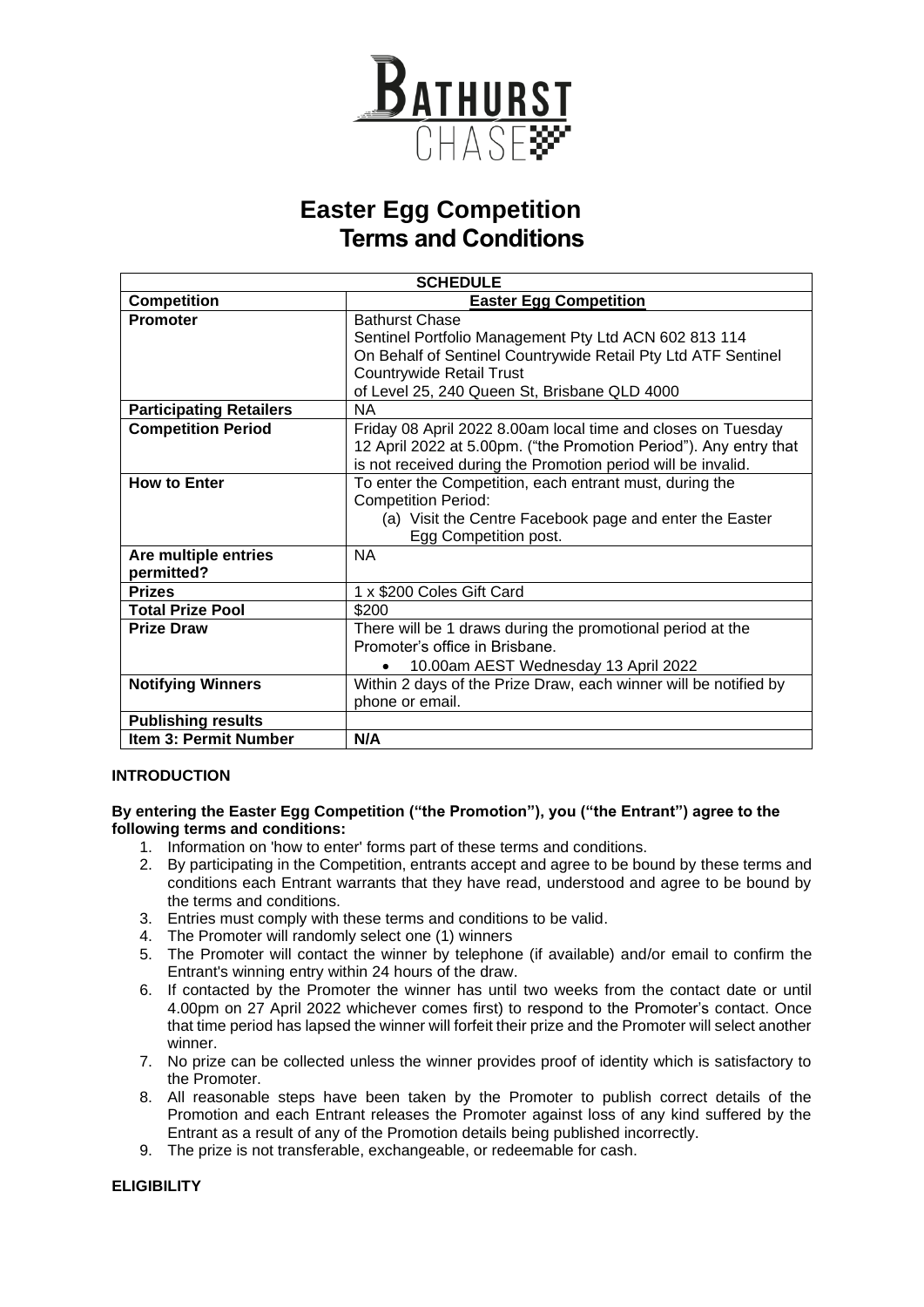

# **Easter Egg Competition Terms and Conditions**

- 10. Entry is open to Australian residents aged 16 years and over. Entrants must be individuals and not companies or other entities. Employees and immediate family members of the Promoter and associated agencies and/or companies in any way involved in the Promotion, are not valid Entrants in the Promotion.
- 11. The Promoter reserves the right to request verification of age, identity, residential address any other information relevant to the Promotion.
- 12. The Promoter can disqualify any individual who provides false information, conspires to gain a fair advantage, engages in unlawful or other improper conduct calculated to jeopardise the fair and proper conduct of this Promotion or is otherwise involved in manipulating, interfering or tampering with the Promotion
- 13. Incomplete, illegible or incorrect entries, or entries containing offensive or defamatory comments, or which breach any law or infringe any third party rights, including intellectual property rights, will not be eligible to win.
- 14. The Promoter accepts no responsibility for any costs incurred by Entrants in entering the Promotion. Prize winners are advised that tax implications may arise from their prize winnings and they should seek independent financial advice prior to the acceptance of the prize
- 15. The eligibility of entries is solely within the discretion of the Promoter.
- 16. The Promoter reserves the right, in its sole discretion, to refuse to accept entries which are incomplete, indecipherable, offensive, do not comply with these terms and conditions or which contravene any applicable laws or regulations.

### **HOW TO ENTER**

17. To enter, each entrant must comply with the 'How to Enter' section of the Schedule.

Participants must during the Promotion Period: To enter the Competition, each entrant must, during the Competition Period:

To enter the Competition, each entrant must, during the Competition Period:

- a) Visit the Centre Facebook page and enter to Easter Egg competition
- 18. If the Schedule permits entrants to submit more than one entry, each entry must be unique and submitted separately.
- 19. An entry cannot be modified after it has been submitted.
- 20. The Promoter accepts no responsibility for late, lost, misdirected or damaged entries or other communications.
- 21. The Promoter assumes no responsibility for any failure to receive an entry or for inaccurate information or for any loss, damage or injury as a result of technical or telecommunications problems, including security breaches. If such problems arise, then the Promoter may modify, cancel, terminate or suspend the Competition.

### **PRIZE DETAILS**

- 22. One (1) winner of one (1) \$200 Coles Gift Card
- 23. total prize pool \$200
- 24. Any ancillary costs associated with redeeming the prizes are not included. Any unused balance of Gift Cards will not be awarded as cash. Gift Cards terms and conditions apply and are only redeemable at participating stores. If any receipts used in connection with this Promotion are determined by the Promoter to have been obtained fraudulently or are a reprint of the original receipts, the Promoter has the right to cancel the Gift Card issued at any time.

### **HOW THE WINNER(S) ARE DETERMINED**

25. The winning entry or entries will be the first entry or entries randomly selected at the Prize Draw from all valid entries submitted as part of the Competition. The number of entries to be randomly selected at the Prize Draw will be the same as the total number of Prizes specified in the Schedule.